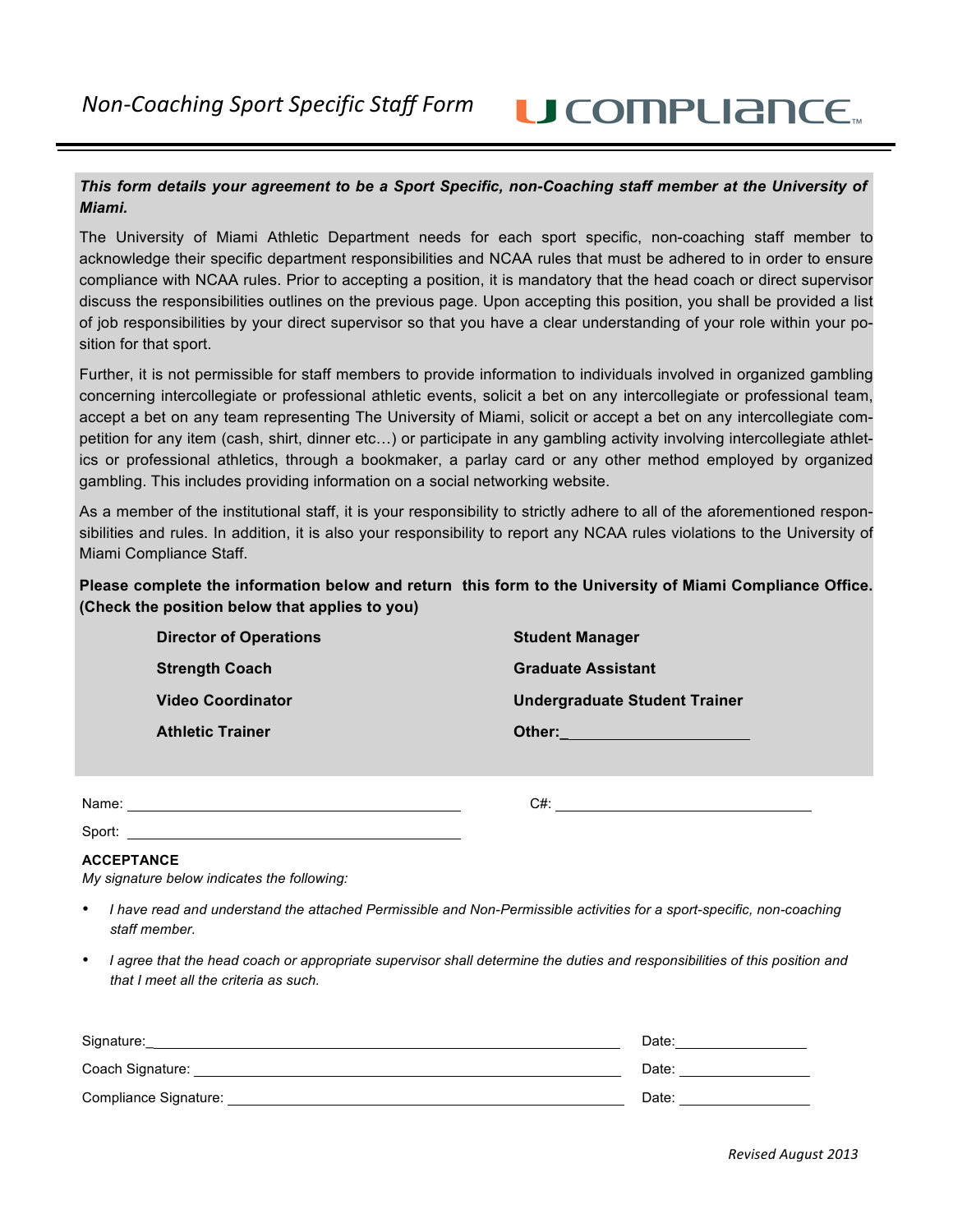U COMPLIANCE.

**Listed below is legislation directed toward sport specific non-coaching staff personnel, including permissible and non -permissible activities. This is not an all-inclusive list and should not be used as a substitute for the NCAA Manual. Please contact the University of Miami Compliance staff with specific questions.**

#### **Bylaw 11.7.1.1.1.1—Non-Coaching Activities**

Institutional staff members involved in non-coaching activities (e.g., administrative assistants, academic counselors) do not count in the institution's coaching limitations, provided such individuals are not identified as coaches, do not engage in any on– or off-field coaching activities (e.g., attending meetings involving coaching activities, analyzing video involving the institution's or an opponent's team), and are not involved in any off-campus recruitment of prospective student-athletes or scouting of opponents.

#### **Bylaw 11.7.1.1.1.1.1 Exception — Non-Coaching Staff Member with Sport-Specific Responsibilities**

A non-coaching staff member with sport-specific responsibilities (e.g., director of operations, administrative assistant) may participate in organized activities involving only the coaching staff or administrative duties (e.g., attend meetings involving coaching activities, analyze video of the institution's or an opponent's team, track statistics during practice or competition). However, such an individual is prohibited from participating in instructional activities with student-athletes and any on-court or on-field activities (e.g. assist with drills, throw batting practice), and is prohibited from participating or observing student-athletes in the staff member's sport who are engaged in non-organized voluntary athletically related activities (e.g. pick-up games). *(Adopted: 1/16/10)*

#### **TELEPHONE CALLS**

#### **Bylaw 11.7.1.2.2 Exceptions- Noncoaching Staff Members and Noncountable Coaches.**

- **After National Letter of Intent Signing or Other Written Commitment.** A noncoaching staff member or a coach who does not count toward the numerical limitations on head and assistant coaches in Bylaw 11.7.4 may perform the functions set forth in Bylaw 11.7.1.2-(b) after the calendar day on which the prospective student-athlete signs a National Letter of Intent or the institution's written offer of admission and/or financial aid.
- **After Receipt of Financial Deposit.** A noncoaching institutional staff member or a coach who does not count toward the numerical limitations on head and assistant coaches in Bylaw 11.7.4 may perform the functions set forth in 11.7.1.2- (b) after the calendar day on which the institution receives a financial deposit in response to the institution's offer of admission.
- **Telephone Calls in Conjuction with Official Visit.** A noncoaching staff member or coach who does not count toward the numerical limitations on head and assistant coaches in Bylaw 11.7.4 may initiate telephone calls to a prospective student-athlete or those individuals accompanying the prospective student-athlete during the prospective studentathlete's official visit transportation and during his or her official visit.
- **Telephone Calls Regarding Institutional Camp/Clinic Logistical Issues.** A noncoaching staff member or coach who does not count toward the numerical limitations on head and assistant coaches in Bylaw 11.7.4 may initiate telephone calls to a prospective student-athlete (or his or her parents, legal guardians, relatives or coach) that relate solely to institutional camp or clinic logistical issues (e.g., missing registration information), provided no recruiting conversations or solicitation of particular individuals to attend a camp or clinic occurs during such calls.

#### **ATTENDANCE AT ON- OR OFF-CAMPUS ATHLETICS EVENTS**

**Bylaw 13.1.2.3-(b) Noncoaching Staff Members with Sport-Specific Responsibilities.** A noncoaching staff member with sport-specific responsibilities (except a staff member who only performs clerical duties) shall not attend an on- or off-campus athletics event in the staff member's sport that involves prospective student-athletes (e.g., high school contest, noninstitutional sports camp) unless the staff member is an immediate family member or legal guardian of a participant in the activity. A staff member who is an immediate family member or legal guardian of a participant may attend such an event, subject to the following conditions:

- I. Attendance shall not be for evaluation purposes (the staff member shall not provide information related to the performance of a prospective student-athlete back to the institution's coaching staff); and
- **II.** The staff member shall not have direct contact with a prospective student-athlete or a prospective studentathlete's parent (or legal guardian) or coach (other than the immediate family member, if applicable) participating in the activity.